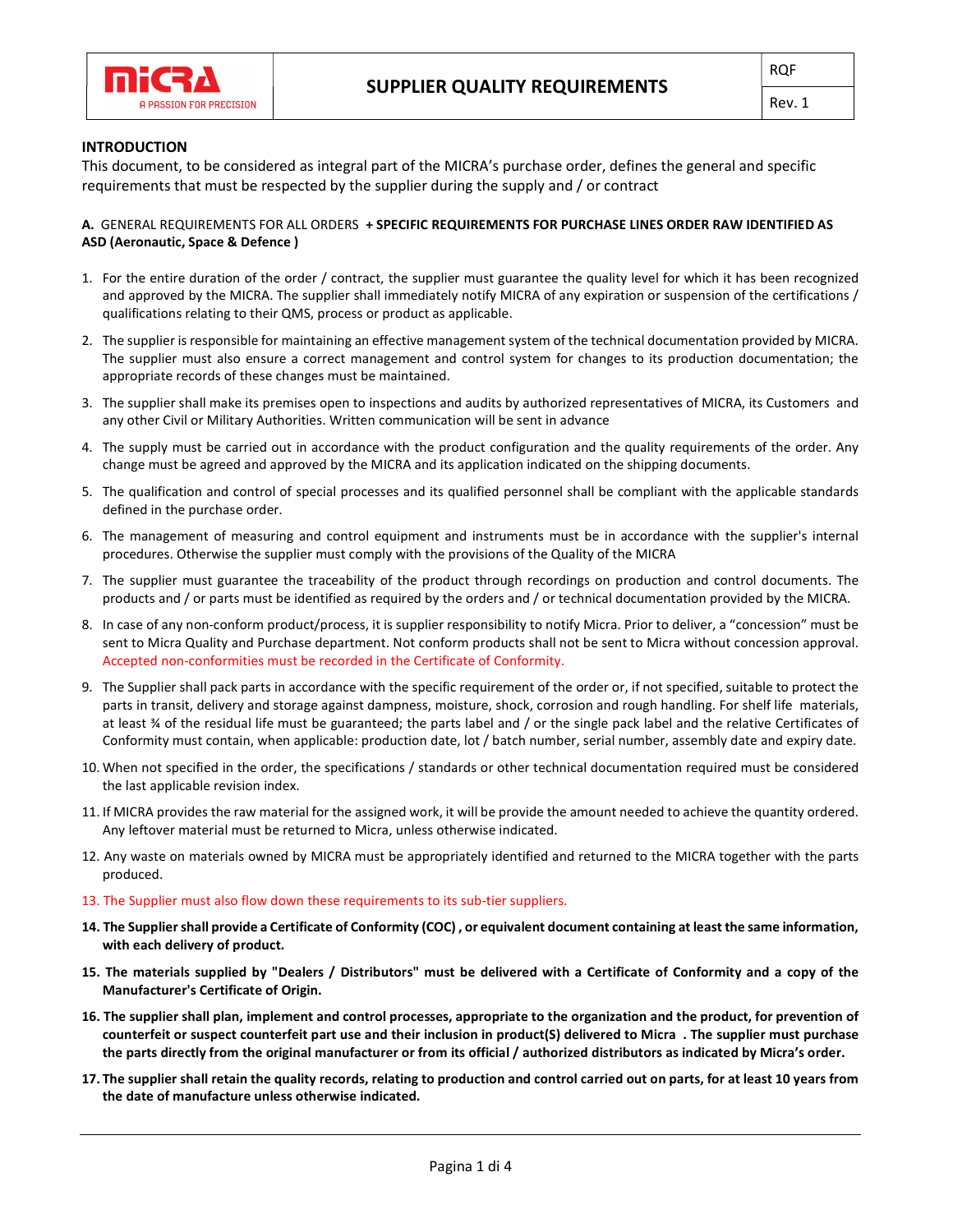

Rev. 1

- 18. The supplier shall notify MICRA of changes in product and/or process definition, change of production sites, change to corporate structure and in management staff, etc. or any other change which could have an impact on the quality and safety of the product.
- 19. The supplier believes aware of their contribution to compliance and safety of the product and to ethical behavior towards stakeholders.

#### B. SPECIFIC REQUIREMENTS

The specific requirements to be applied to supplies are indicated in Table 1.

For the applicable sector, the supplier must refer to what is indicated in the purchase order (GEN = Industrial div, AS&D = Aeronautic div.)

| TYPE OF SUPPLY/SERVICE   | <b>REQUIREMENT</b>                                     | IINDUSRTIAL<br>DIV. | <b>AERONAUTIC</b><br>DIV. |
|--------------------------|--------------------------------------------------------|---------------------|---------------------------|
| <b>Full supply</b>       | A) Certificate of conformance to the order             | (X)                 | X                         |
|                          | <b>B) FAIR</b>                                         |                     | (X)                       |
|                          | C) Control chart                                       |                     | (X)                       |
|                          | D) Manufacturer's Certificate type 3.1 of raw material |                     | X                         |
|                          | E) Raw material identification and traceability        |                     | X                         |
| Semi-finished goods      | A) Certificate of conformance to the order             | (X)                 | x                         |
|                          | <b>B) FAIR</b>                                         |                     | (X)                       |
|                          | C) Control chart (if required by order)                |                     | X                         |
| Raw material             | A) Certificate of conformance to the order             | (X)                 | X                         |
|                          | D) Manufacturer's Certificate type 3.1 of raw material | (X)                 | X                         |
|                          | E) Raw material identification and traceability        | (X)                 | X                         |
| <b>Heat treatment</b>    | A) Certificate of conformance to the order             | (X)                 | X                         |
|                          | F) Test Reports                                        | (X)                 | (X)                       |
|                          | G) Time/temperature chart                              | (X)                 | (X)                       |
| <b>Surface treatment</b> | A) Certificate of conformance to the order             | (X)                 | X                         |
|                          | <b>B) FAIR</b>                                         |                     | (X)                       |
|                          | F) Test Reports                                        | (X)                 | (X)                       |
| <b>NDT</b>               | A) Certificate of conformance to the order             | (X)                 | X                         |
|                          | <b>B) FAIR</b>                                         |                     | (X)                       |
|                          | F) Test Reports                                        | (X)                 | (X)                       |
| <b>Standard hardware</b> | A) Certificate of conformance to the order             | (X)                 | X                         |
|                          | H) Manufacturer's Certificate of conformance           | (X)                 | (X)                       |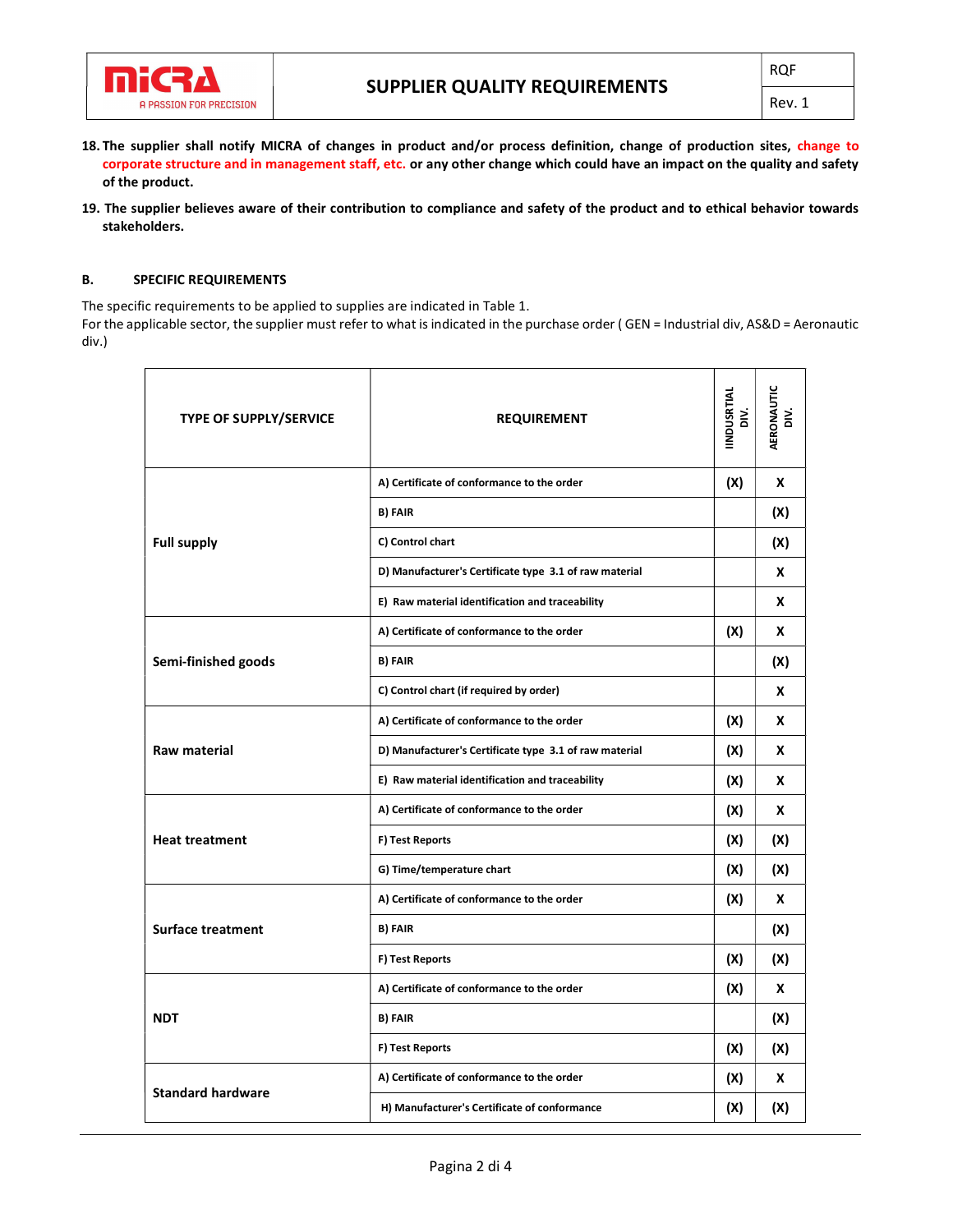

 $(X) = if required by order$  Table 1